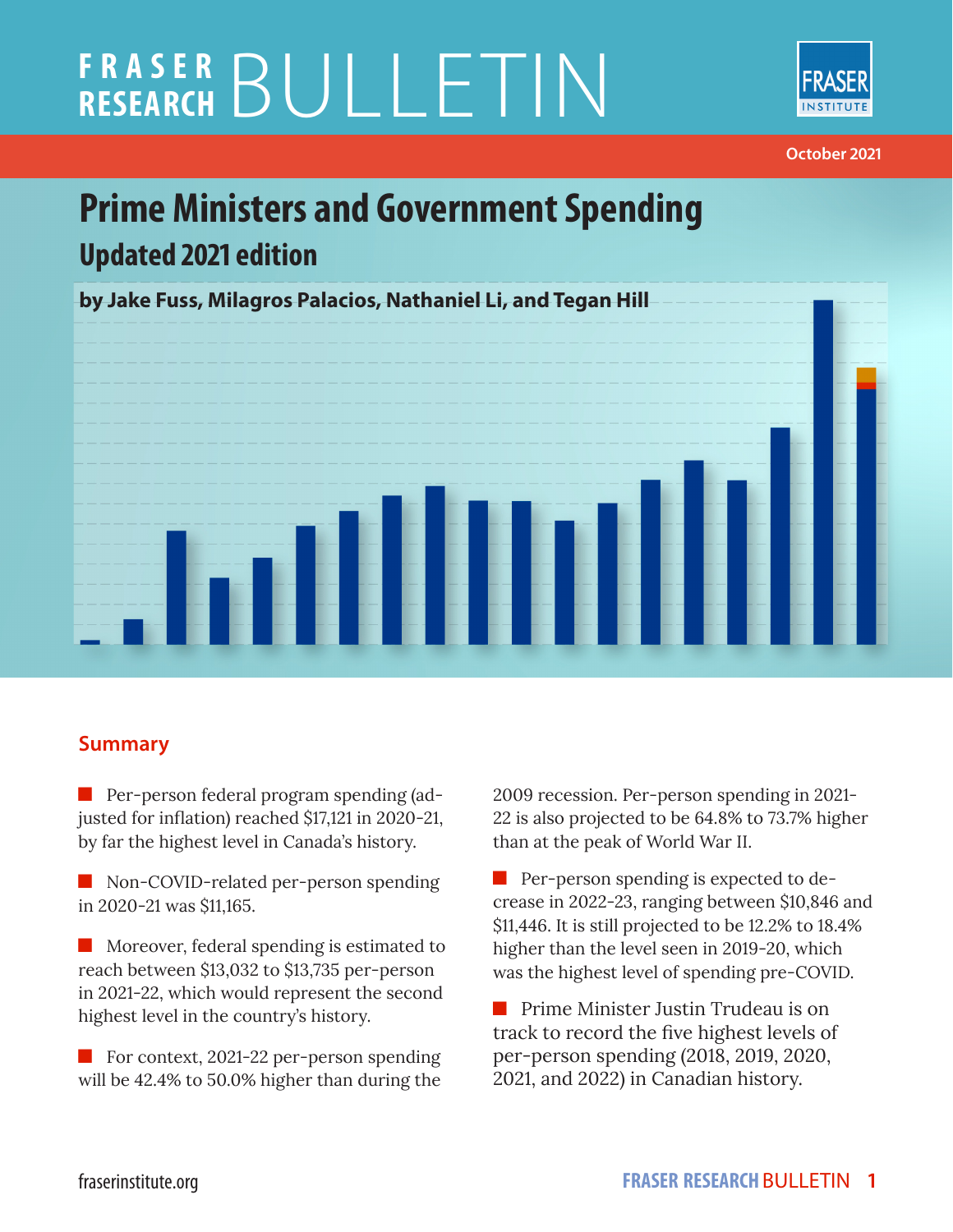#### **Introduction**

The original 2021 edition of *Prime Ministers and Government Spending* was released in March (Fuss and Li, 2021). Among other insights, it showed that the highest level of federal government per-person spending (program spending), adjusted for inflation, occurred in 2020-21 under Prime Minister Justin Trudeau. This analysis includes updated calculations and uses lower and upper bound estimates to forecast 2021-22 and 2022-23 federal per-person spending based on available information in the recent Liberal and NDP election platforms (Liberals, 2021; NDP, 2021).

#### **Spending analysis and methodology**

This analysis focuses only on program spending by prime ministers; it excludes interest costs on government debt. Were we to include interest costs, it would penalize or reward prime ministers on the level of debt that had been accumulated prior to their tenure, or who faced higher or lower than normal interest rates, both of which are out of the government's direct, immediate control.**<sup>1</sup>** The data used in this essay are based on government fiscal years, which run from April 1st to March 31st.

This analysis uses several different sources for the spending data. Specifically, program spending data from 1870-71 to 1966-67 come from the second edition of *Historical Statis-* *tics of Canada, Section H–Government Finance* (Leacy, ed., 1983). The data from 1966-67 to 2019-20 are from the Department of Finance's *Federal Fiscal Reference Tables 2*020 (DOF, 2020). The data for 2020-21 relies on the 2021 federal budget (DOF, 2021).

Estimates for program spending in 2021-22 and 2022-23 are based on numbers contained in the Liberal and NDP platforms during this year's federal election. Given the strong likelihood that these two parties will work in tandem in the minority government, their respective platforms are a good barometer for where spending is headed in the near future. We used the Liberal party's estimates from their platform as the lower bound for 2021-22 and 2022-23, while the NDP's estimates act as the upper bound.

Our analysis adjusted federal program spending by population to calculate per-person spending.**<sup>2</sup>** This is an important adjustment since changes in population influence aggregate program spending. In other words, the same dollar amount of increased spending can look quite different depending on whether a jurisdiction is experiencing robust or modest population growth, or even a population decline. The analysis also adjusted program spending for inflation so that spending in 1900 is comparable with spending in 2021.**<sup>3</sup>** Hereafter, per-person

**<sup>1</sup>** While debt-servicing costs are influenced by both prevailing interest rates and the level of accumulated debt from previous governments, that is not to say that the policies of the current government do not influence either interest costs or debt. For instance, current policies regarding the use of deficits to finance current spending can and do influence bond ratings, which affect the risk premiums that bond investors require. Similarly, current deficit policies will influence near-term debt accumulation.

**<sup>2</sup>** Two Statistics Canada tables, 17-10-0063-01 (from 1870 to 1970) and 17-10-0005-01 (from 1971 to 2020) provide population data.

**<sup>3</sup>**The price index used is a GDP deflator. For the period from 1870 to 1960, the data come from Urquhart (1988); for 1961 to 2020, the data are taken from Statistics Canada, CANSIM Table 36-10-0130-01. For 2021 to 2022, data are from the 2021 federal budget (We chose the GDP deflator in part because the historical data go back to 1870, whereas the comparable CPI data are only available as of 1914.)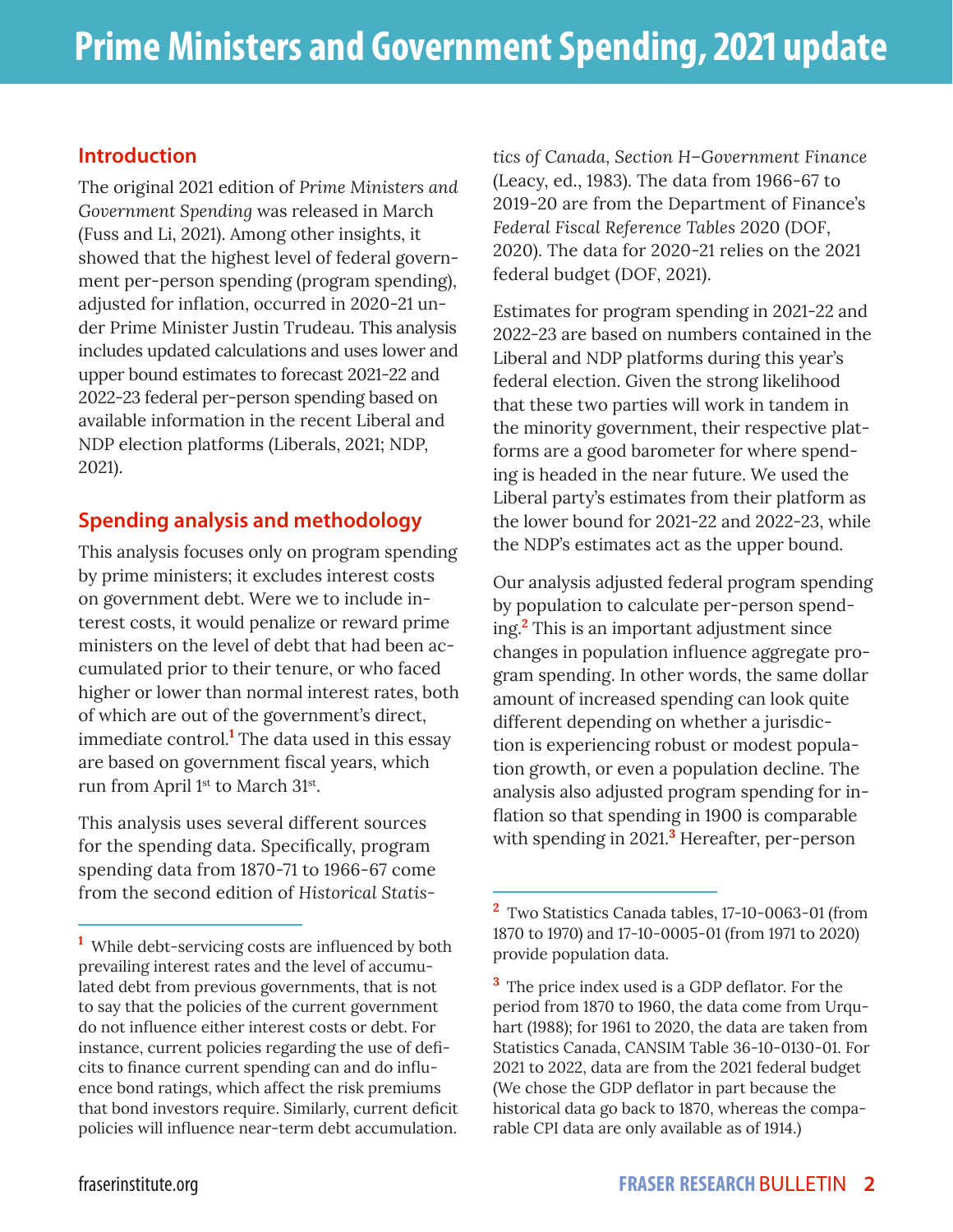

## **Figure 1: Per-Person Federal Program Spending, 1870-2021 (2021\$)**

#### Notes:

1) The 2015 Budget is adjusted to reflect the originally planned level of program spending for the Harper government. 2) The per-person estimate for 2021 reflects the program spending in Budget 2021 and the addition of campaign commitments made by the Liberal party and the NDP.

Sources: Leacy, 1983; Canada, Department of Finance, 2020, 2021; Statistics Canada 2021a, 2021b, 2021c; calculations by authors.

federal program spending adjusted for inflation is simply referred to as "per-person spending."**<sup>4</sup>**

Figure 1 shows the unmistakable spikes in perperson spending during both world wars. Perperson spending rose under Prime Minister Sir Robert Borden from \$641 in 1913 to \$1,401 by 1916. It was cut by almost 50 percent in 1920; per-person spending levels essentially returned to pre-World War I levels after the war ended. World War II saw a more pronounced spike in

per-person spending, which increased from \$842 in 1938 to a wartime high of \$7,909 in 1943. Unlike the spending after World War I, perperson spending following World War II did not return to its pre-war level.

Increases in per-person spending began in earnest in 1966 under Prime Minister Lester Pearson and continued with his successor, Prime Minister Pierre Trudeau. Per-person spending was \$3,278 in 1962 when Pearson assumed office. He introduced large increases in 1966, which continued thereafter as existing programs were expanded and new programs, such as Medicare, were added. Per-person spending

**<sup>4</sup>** See Hill et. al (2020) for further explanations of methodology and how prime ministers were designated responsible for various budgets.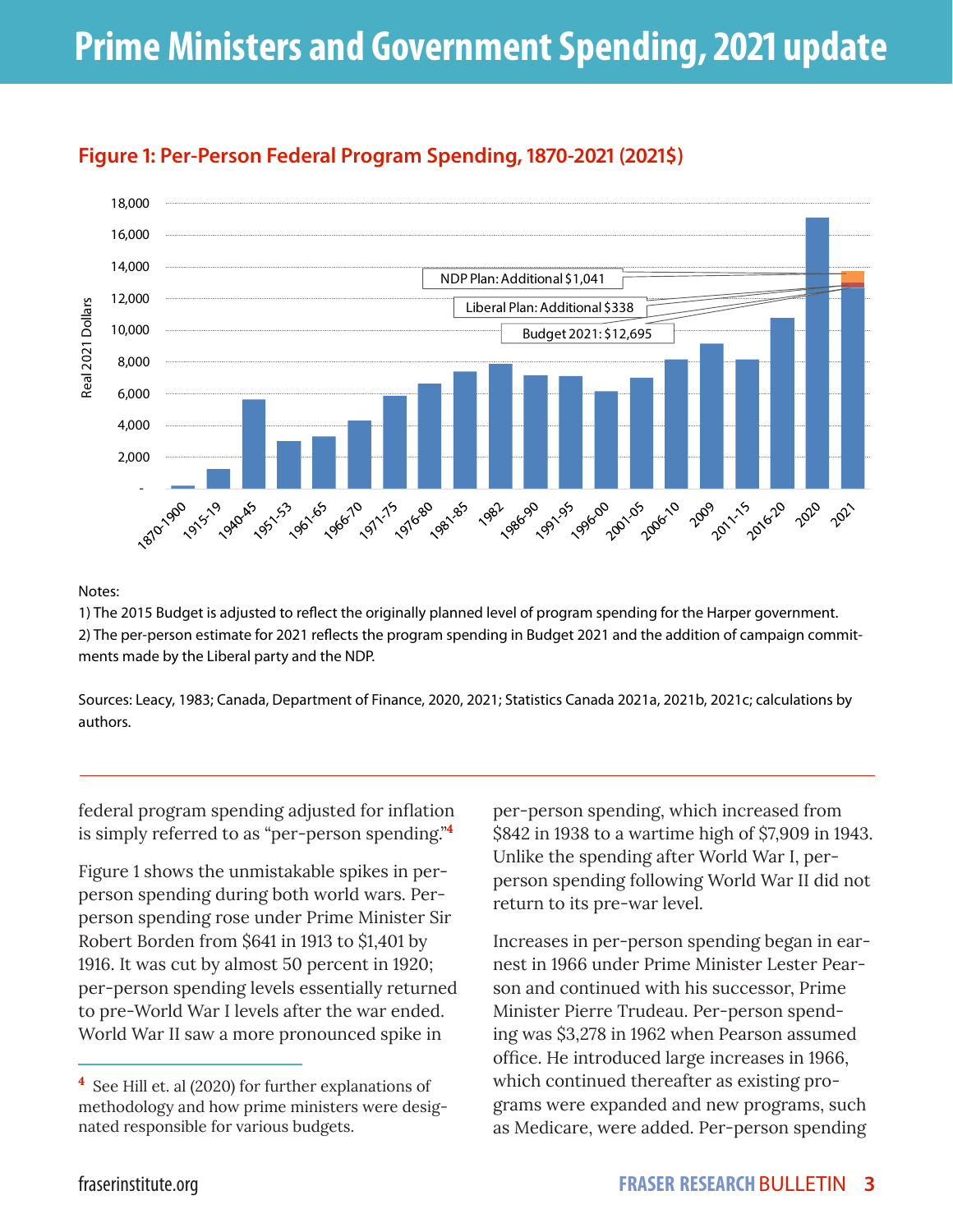reached \$4,195 in 1967, Pearson's last budget as prime minister.

When Prime Minister Pierre Trudeau assumed office in 1968, he continued the trend that Pearson had begun. At its peak in 1982, Pearson-Trudeau per-person spending reached \$7,883, a 140 percent increase from the 1962 budget. Under Prime Minister Brian Mulroney, per-person spending became fairly stable, even decreasing slightly (by 0.3 percent annually, on average) during his tenure from 1984 to 1993.

The Mulroney era was followed by a period that was critically important to fiscal reform. Led by Prime Minister Jean Chrétien,**<sup>5</sup>** the federal government reduced per-person spending by 16.5 percent in the three budgets between 1994 and 1996.**<sup>6</sup>** The Chrétien era of reform was followed by increases in per-person spending under both Prime Minister Paul Martin and Prime Minister Stephen Harper. Per-person spending spiked 16.2 percent to \$9,155 during the recession of 2009 under the Harper government (figure 1). However, it then dropped by a cumulative total of 12.8 percent from 2009 to 2014.

#### **Assessing per-person spending from 2020 to 2022**

In 2020, during the height of COVID-19, federal per-person spending reached \$17,121. This represents the highest per-person spending level, adjusted for inflation, in Canadian history. It is also 77.0 percent higher than the previous highest level of per-person spending, which was recorded in 2019. Non-COVID related per-person spending was \$11,165 in 2020, which would still represent the highest amount in Canadian history. Moreover, the years from 2018 to 2020 are the three highest levels of per-person spending in the history of the country to date. For reference, the level of per-person spending in 2020 was 87.0 percent higher than Prime Minister Harper's 2009 level of recession spending.

There are two aspects to the analysis for 2021 and 2022. The first pertains to the level of perperson spending planned before the recent election, and the second relates to the additional spending expected following the September election. The pre-election per-person spending in 2021-22, which is based on the 2021 federal budget, is \$12,695. This is the second highest per-person spending level, adjusted for inflation, in Canada's history. Before the election, the federal government had planned for per-person spending to be \$10,400 in 2022-23.

The second aspect of the analysis includes the addition of campaign commitments made by the Liberal and NDP parties during the recent federal election. The Liberal party expects to spend an additional \$13.0 billion in 2021-22 and another \$17.7 billion in 2022-23 on top of the program spending levels in Budget 2021 (Liberals, 2021). This translates into an additional \$338 in per-person spending in 2021 and \$446 in 2022-23.

If they carry through with those plans, the total expected level of per-person spending would subsequently rise to \$13,032 in 2021- 22. To put this number in perspective, 2021- 22 spending would increase 34.8 percent from the levels in 2019 and be 42.4 percent above the level of per-person spending during the 2009 recession. Moreover, 2022-23 per-person

**<sup>5</sup>** For a discussion of the importance of the fiscal reforms enacted by the Chrétien government, see Crowley, Clemens, and Veldhuis (2010), and Veldhuis, Clemens, and Palacios (2011).

**<sup>6</sup>** For a thorough discussion of the reforms enacted during the Chrétien era, see Clemens, Lau, Palacios, and Veldhuis (2017).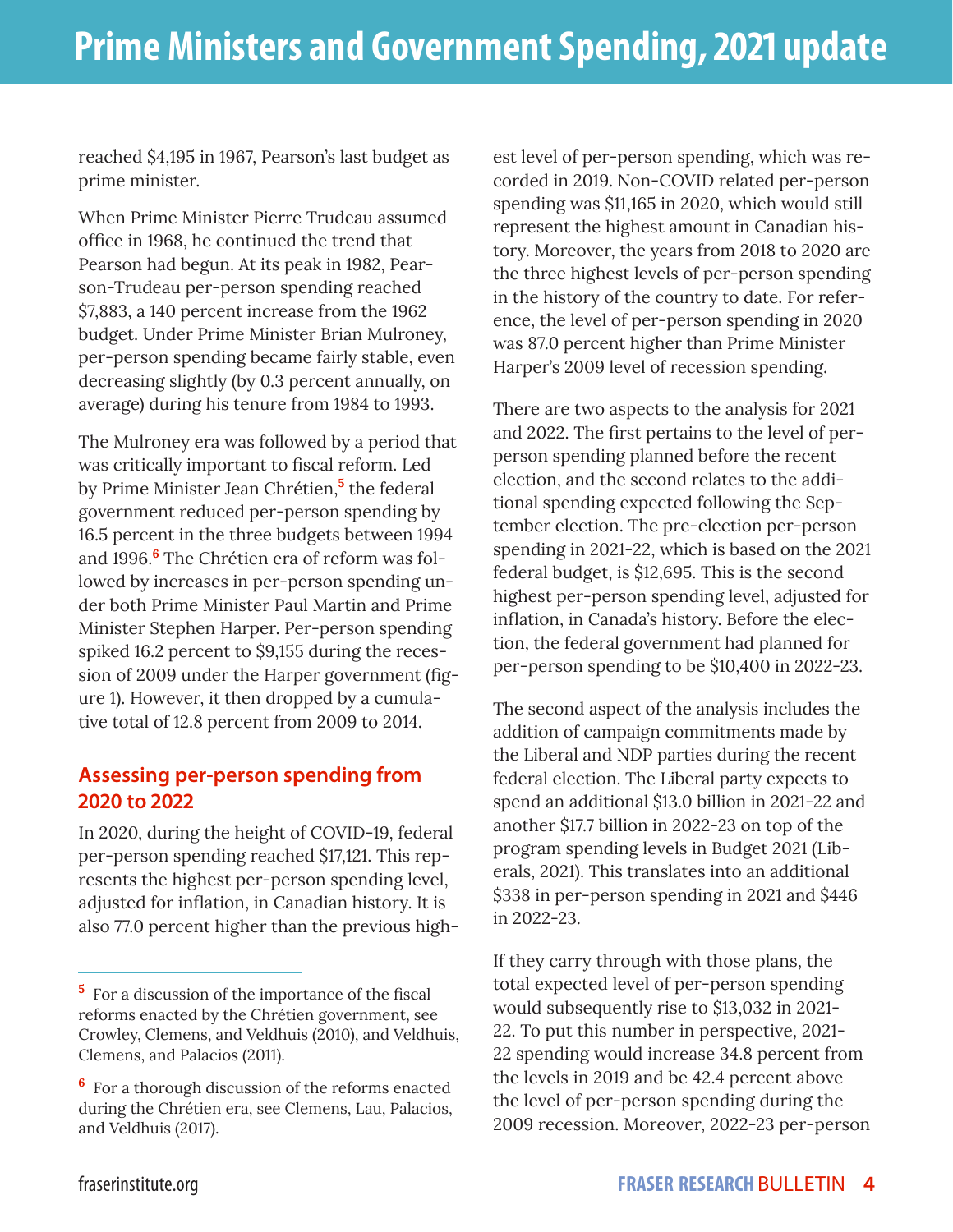

### **Figure 2: Per Person Federal Program Spending, Actual and Projected 2002-2022 (2021\$)**

Sources: Figure 1; Liberals, 2021; NDP, 2021; calculations by authors.

spending would equal \$10,846. While this represents a significant decrease from expected 2021-22 levels, it is approximately 12.2 percent higher than the level seen in 2019, the last year before the pandemic.

However, given the reality that to survive as a government, the Liberal party will likely need support from opposition parties, such as the NDP, that demand further spending, the prior estimates act merely as lower bounds for spending in 2021 and 2022. To provide an upper bound estimate, we calculate the amount of per-person spending that would occur based on the NDP platform. While the level of spending is likely to be somewhere between the lower and upper bound, these numbers provide a reasonable expectation for per-person spending in 2021 and 2022.

The NDP calls for additional program spending of \$40.0 billion in 2021-22 and \$41.4 billion in 2022-23 (NDP, 2021). As figure 2 shows, the total expected level of per-person spending under this plan would reach \$13,735 in 2021-22 and \$11,446 in 2022-23. Put differently, per-person spending would increase from pre-election expectations by \$1,041 in 2021-22 and \$1,046 in 2022-23. For context, per-person spending in 2021-22 under the NDP plan would be 42.0 percent higher than the levels in 2019 and 50.0 percent above the amount spent during the 2009 recession. Furthermore, 2022-23 perperson spending (\$11,446) would be 18.4 percent higher than the level in 2019 (\$9,671).**<sup>7</sup>**

<sup>&</sup>lt;sup>7</sup> See figure 3 for a ranking of prime ministers by average annual change in per-person spending since World War II.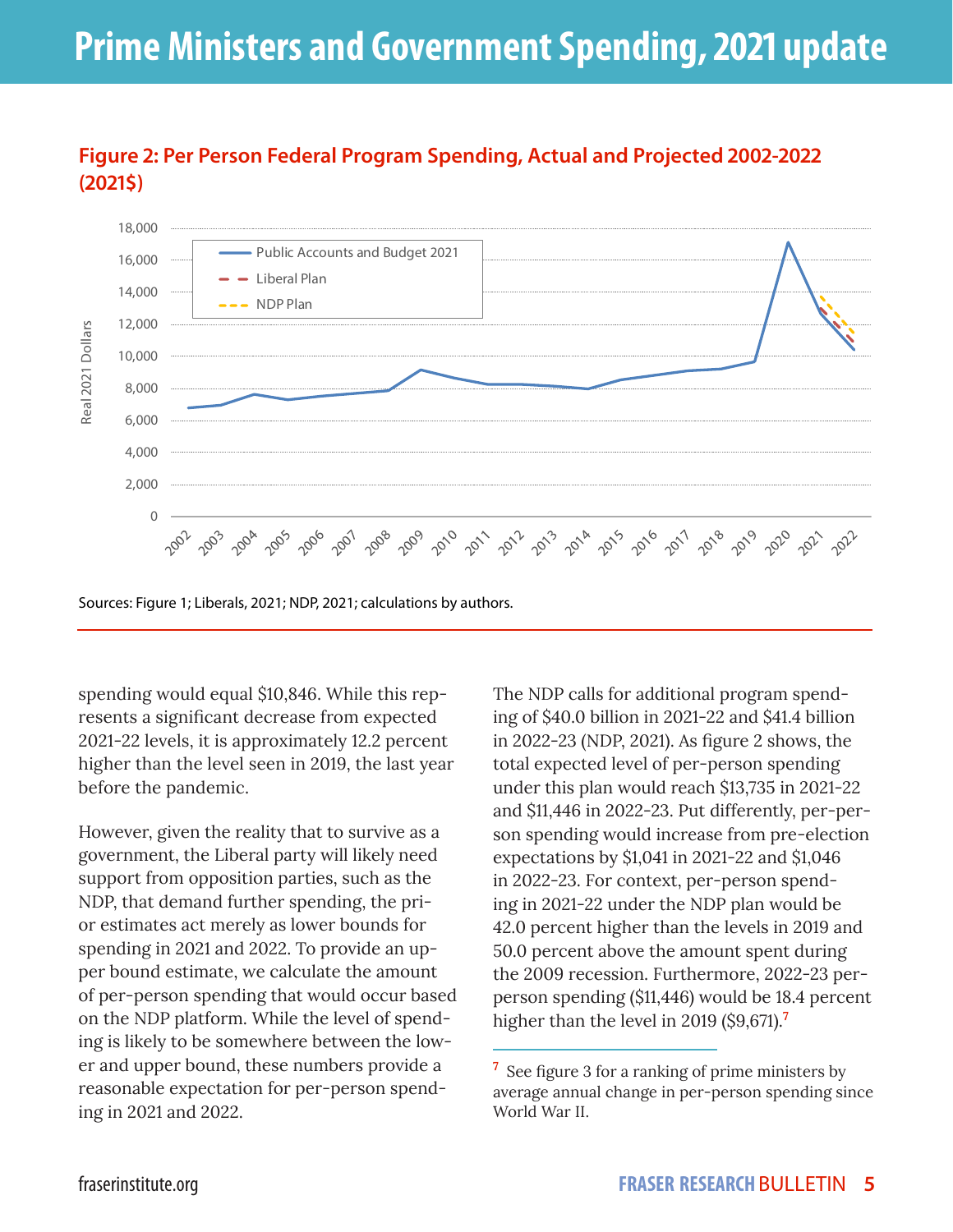### **Figure 3: Ranking of Prime Ministers by Average Annual Change in Per Person Spending, Post World War II**



Notes:

\* The data for the Justin Trudeau covers the program spending from 2015 to 2021.

\*\* The 2015 Budget is adjusted to reflect the originally planned level of program spending for the Harper government and the increased level of program spending for the Trudeau government.

Sources: See figure 1.

In sum, 2020, 2021, and 2022 are expected to be the three highest years of federal per-person spending in Canadian history and will significantly exceed levels previously experienced in times of crisis, such as war and recession. Moreover, absent a change in policy, Prime Minister Justin Trudeau is on track to record the five highest years ever of federal per-person spending from 2018-19 to 2022-23.

#### **References**

Canada, Department of Finance [DOF] (2015). *Budget 2015*: *A Balanced Budget, Low Tax Plan for Jobs, Growth and Security*. Government of Canada. <http://www.budget.gc.ca/2015/

docs/plan/budget2015-eng.pdf>, as of October 5, 2021.

- Canada, Department of Finance [DOF] (2016). *Budget 2016*: *Growing the Middle Class*. Government of Canada. <http://www.budget. gc.ca/2016/docs/plan/budget2016-en.pdf>, as of October 5, 2021.
- Canada, Department of Finance [DOF] (2020). *Fiscal Reference Tables,* November 2020. Government of Canada. <[https://www.canada.ca/](https://www.canada.ca/en/department-finance/services/publications/fiscal-reference-tables/2020.html) [en/department-finance/services/publica](https://www.canada.ca/en/department-finance/services/publications/fiscal-reference-tables/2020.html)[tions/fiscal-reference-tables/2020.html>](https://www.canada.ca/en/department-finance/services/publications/fiscal-reference-tables/2020.html), as of September 28, 2021.
- Canada, Department of Finance [DOF] (2021). *Budget 2021: A Recovery Plan for Jobs, Growth,*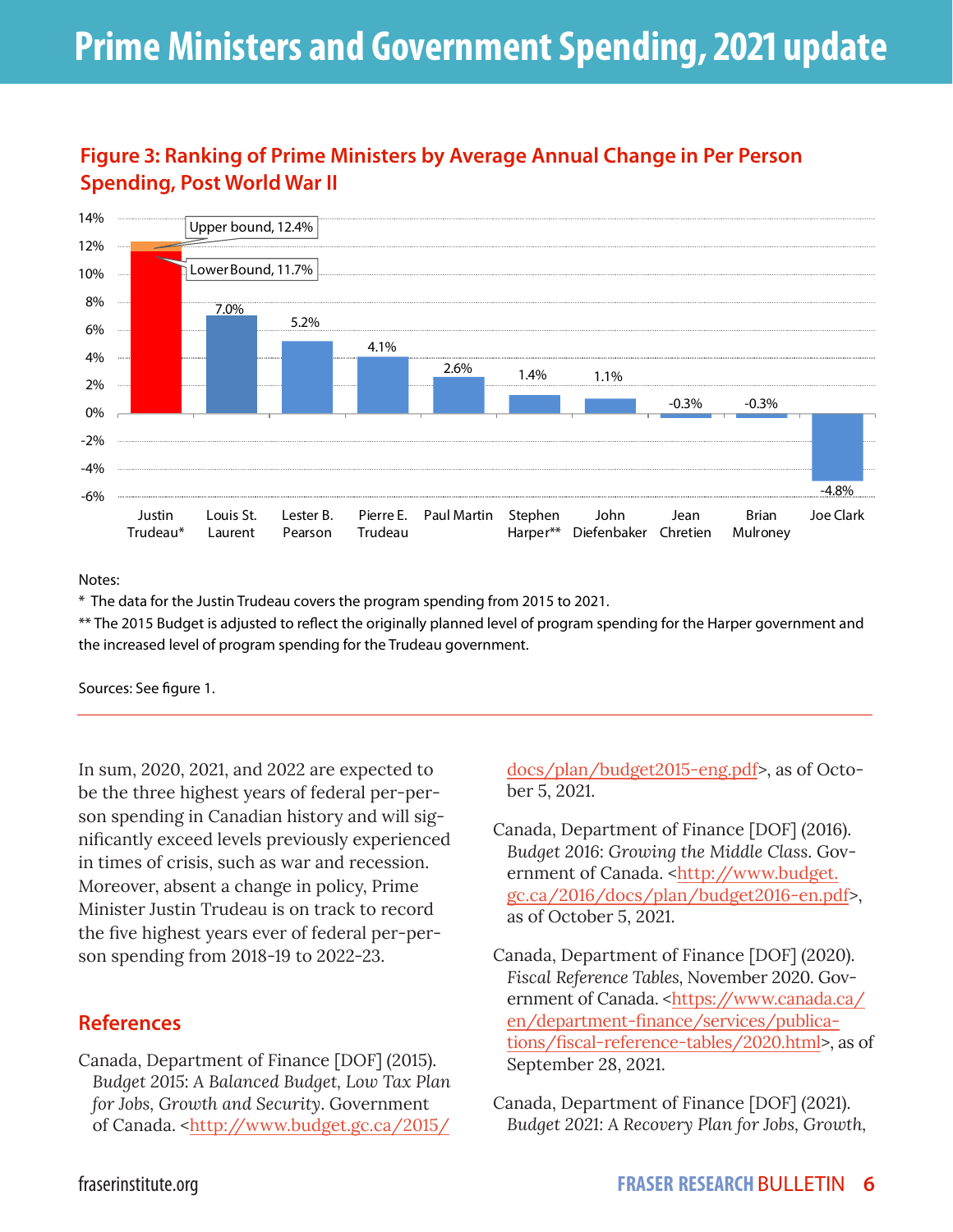*and Resilience.* Government of Canada. <[https://www.budget.gc.ca/2021/home-ac](https://www.budget.gc.ca/2021/home-accueil-en.html)[cueil-en.html](https://www.budget.gc.ca/2021/home-accueil-en.html)>, as of September 28, 2021.

- Clemens, Jason, Matthew Lau, Milagros Palacios, and Niels Veldhuis (2017). *End of the Chrétien Consensus*? The Fraser Institute. <https://www.fraserinstitute.org/studies/ end-of-the-chretien-consensus>, as of October 5, 2021.
- Crowley, Brian Lee, Jason Clemens, and Niels Veldhuis (2010). *The Canadian Century: Moving Out of America's Shadows*. Key Porter.
- Di Matteo, Livio (2013). *Measuring Government in the 21st Century: An International Overview of the Size and Efficiency of Public Spending*. The Fraser Institute. <https://www.fraserinstitute.org/sites/default/files/measuringgovernment-in-the-21st-century.pdf>, as of October 5, 2021.
- Di Matteo, Livio (2017). *A Federal Fiscal History: Canada, 1967-2017*. The Fraser Institute. <https://www.fraserinstitute.org/sites/ default/files/federal-fiscal-history-canada-1867-2017.pdf>, as of October 5, 2021.
- Fuss, Jake and Nathaniel Li (2021). *Prime Ministers and Government Spending: 2021 Edition*. The Fraser Institute. <[https://www.fraserin](https://www.fraserinstitute.org/blogs/prime-ministers-and-government-spending-2021-edition)[stitute.org/blogs/prime-ministers-and-gov](https://www.fraserinstitute.org/blogs/prime-ministers-and-government-spending-2021-edition)[ernment-spending-2021-edition>](https://www.fraserinstitute.org/blogs/prime-ministers-and-government-spending-2021-edition), as of September 28, 2021.
- Hill, Tegan, Jake Fuss, and Milagros Palacios (2020). *Prime Ministers and Government Spending, 2020 Edition*. The Fraser Institute. <https://www.fraserinstitute.org/studies/ prime-ministers-and-government-spending-2020-edition>, as of October 5, 2021.

Leacy, F.H., ed. (1983). *Historical Statistics of Canada,* Second Edition. Statistics Canada. <https://www150.statcan.gc.ca/n1/pub/11- 516-x/11-516-x1983001-eng.htm>, as of October 5, 2021.

Liberal Party of Canada [Liberals] (2021). *Forward for Everyone Financial and Costing Plan*. Liberal Party of Canada. [<https://liberal.ca/](https://liberal.ca/wp-content/uploads/sites/292/2021/09/Forward-For-Everyone-Financial-and-Costing-Plan.pdf) [wp-content/uploads/sites/292/2021/09/](https://liberal.ca/wp-content/uploads/sites/292/2021/09/Forward-For-Everyone-Financial-and-Costing-Plan.pdf) [Forward-For-Everyone-Financial-and-Cost](https://liberal.ca/wp-content/uploads/sites/292/2021/09/Forward-For-Everyone-Financial-and-Costing-Plan.pdf)[ing-Plan.pdf](https://liberal.ca/wp-content/uploads/sites/292/2021/09/Forward-For-Everyone-Financial-and-Costing-Plan.pdf)>, as of September 28, 2021.

New Democratic Party [NDP] (2021). *Ready for Better: New Democrat's Fiscal Plan*. NDP. <[https://www.ndp.ca/sites/default/files/](https://www.ndp.ca/sites/default/files/ndp_fiscal_plan_2021-compressed.pdf) [ndp\\_fiscal\\_plan\\_2021-compressed.pdf](https://www.ndp.ca/sites/default/files/ndp_fiscal_plan_2021-compressed.pdf)>, as of September 28, 2021.

Statistics Canada (2021a). *Table 17-10-0005- 01: Population estimates on July 1st, by age and sex.* Statistics Canada. *<*https:// www150.statcan.gc.ca/t1/tbl1/en/ tv.action?pid=1710000501>, as of September 28, 2021.

Statistics Canada (2021b). *Table 17-10-0057-01: Projected population, by projection scenario, age and sex, as of July 1.* Statistics Canada. *<*https://www150.statcan.gc.ca/t1/tbl1/en/ tv.action?pid=1710005701*>*, as of September 28, 2021.

Statistics Canada (2021c). *Table 17-10-0063- 01: Historical statistics, estimated population and immigrant arrivals.* Statistics Canada. <https://www150.statcan.gc.ca/t1/tbl1/en/ tv.action?pid=1710006301>, as of September 28, 2021.

- Statistics Canada (2021d). *Table 36-10-0130- 01: Gross domestic product price indexes, annual (2012=100).* Statistics Canada. <https://www150.statcan.gc.ca/t1/tbl1/en/ tv.action?pid=3610013001>, as of September 28, 2021.
- Tanzi, Vito (2011). *Government versus Markets: The Changing Economic Role of the State*. Cambridge University Press.
- Veldhuis, Niels, Jason Clemens, and Milagros Palacios (2011). *Learning from the Past: How Canadian Fiscal Policies of the 1990s Can Be*